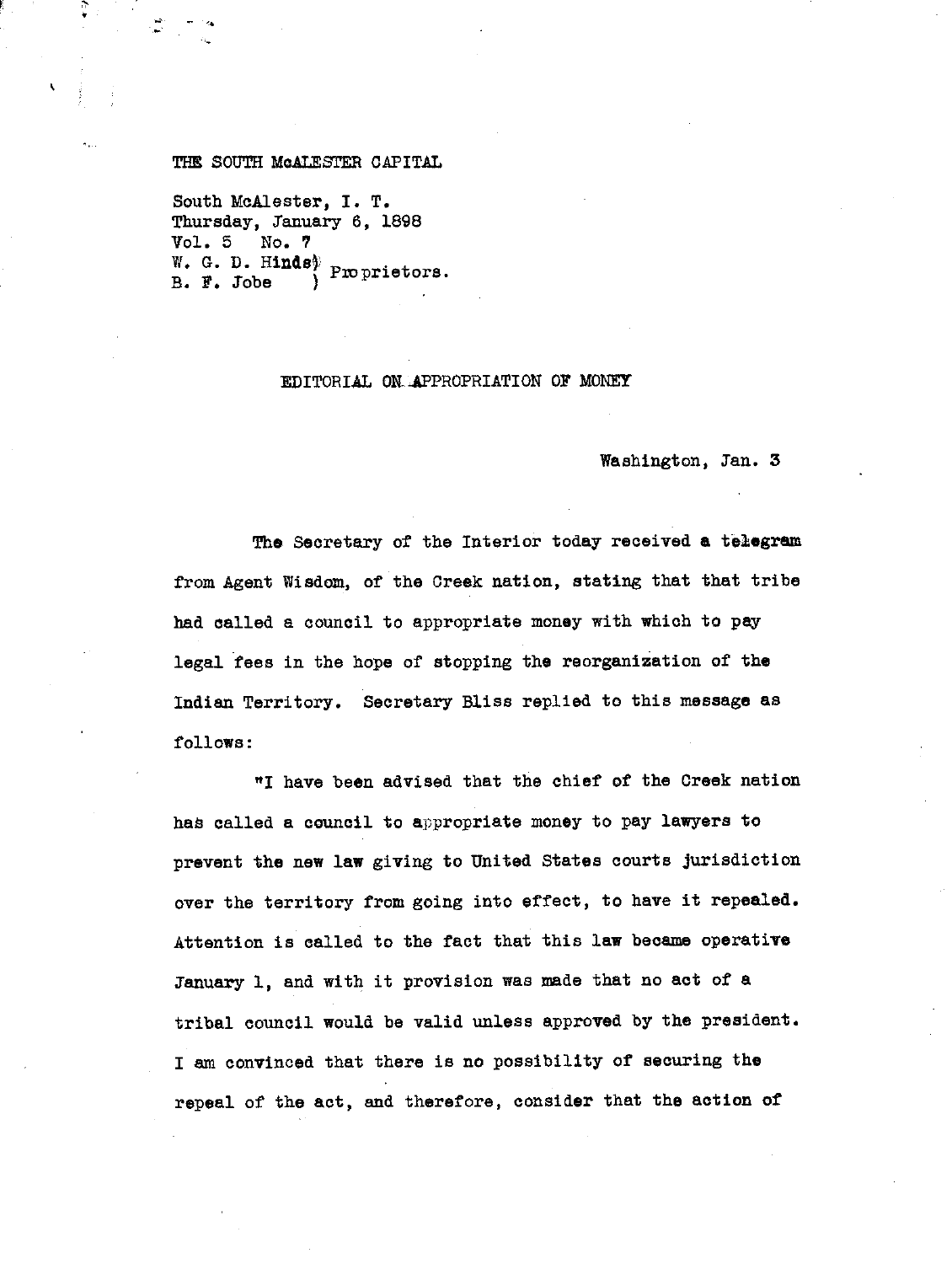the council would be a useless expenditure of time and money; and I would not recommend the president to approve it, but on the contrary would recommend that he disapprove it."

This message is very significant of the intention of the government to tolerate no further nonsense in the Indian Territory. This is the first evidence of the manner in which tribal enactments will prove of no avail. It is a safe prediction that the frequent trips of the Indians and their representatives to Washington for the purpose of opposing reforms are at an end. If money is appropriated by the Indians for the purpose, their ordinances will be disapproved promptly in Washington, and the councils soon will find it a waste of time to assemble. It can be seen from the prompt response of Secretary Bliss that the work of reform already is on in the Indian Territory.

The Republic correspondent was informed this evening that a letter had been received by one of the Cherokee full bloods now in Washington, in which dire threats of resistance to the new law were made by certain hot heads in the Territory. This letter was said to be from Wat Star, in the Cherokee nation, to the effect that he proposed to go right along holding his tribal court as though no new order had been established. It is said that the Cherokee delegates here wrote to Star to go ahead and they had \$20,000 which they